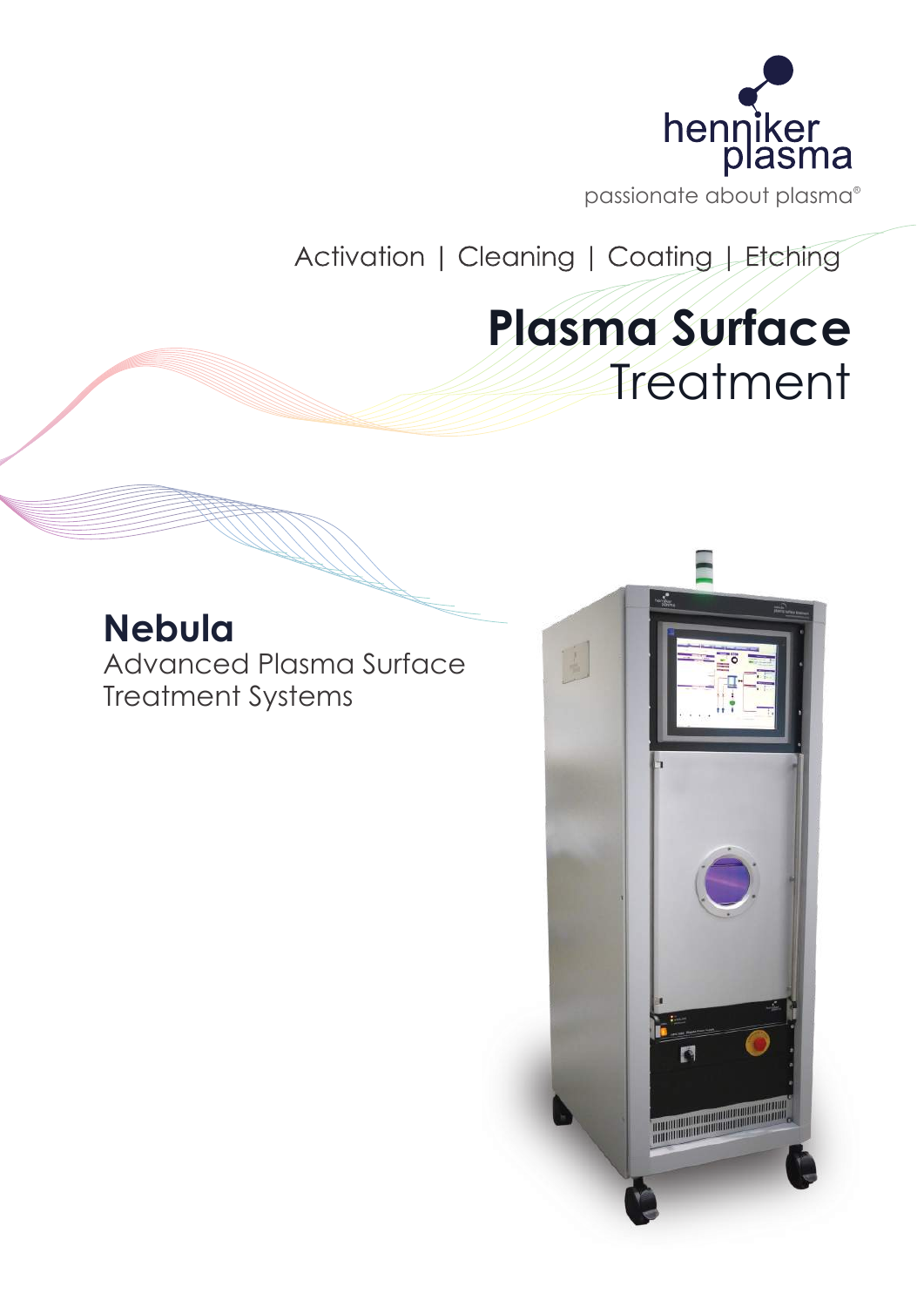### **Nebula** Advanced Plasma Systems

**Nebula** Plasma Surface Treatment Systems feature large format vacuum chambers along with many advanced features and the reliability of recipe driven PLC control for unattended operation.

Giving total control to the user, Nebula systems are versatile tools. With robust and repeatable processes ideal for industrial processing, along with bespoke customisation ideal for research and development of unique plasma driven process.

The **Nebula** range has been designed around our core technologies in plasma surface treatment and plasma process development. With chamber volumes ranging from 30L to 150L, each system may be configured with multiple parts trays and for either horizontal or vertical mounting arrangements. Additionally, a high-capacity rotary drum mechanism can be chosen for batch treatment of large numbers of small parts.

### SUITABLE FOR

- Cleaning
- Adhesion Improvement
- Surface Activation
- Hydrophilic Coatings
- Hydrophobic Coatings
- **Polymers**
- Composites

• Metals

- **Ceramics**
- Glass

Each **Nebula** system can also be configured with a temperature controlled liquid dosing inlet. This is a fully automated device for the introduction of a wide range of monomers to produce permanently functionalised surfaces via plasma polymerisation, greatly extending the range of plasma surface treatment possibilities in a single machine.











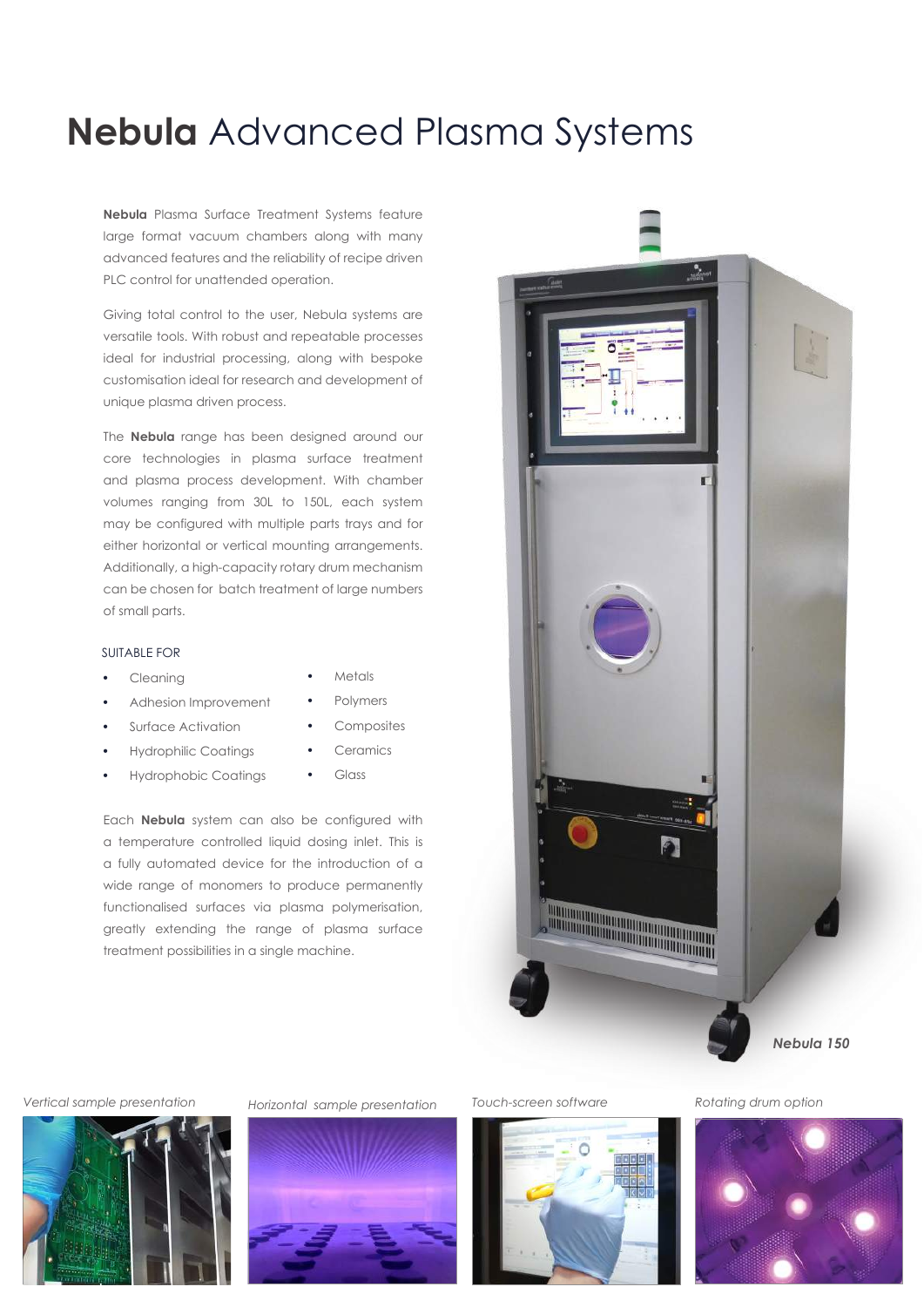## **In** Control

**Nebula** plasma systems operate under full PLC control via the Portals<sup>TM</sup> HMI, a dedicated user-friendly software interface featuring both simple recipe selection with user privilege access levels, and custom configuration options which address both research and production requirements.

Integrated chart and MIMIC diagrams display each process stage in real time, with out-of-limit process alarms, safety interlock status, and automatic data archiving in .CSV format and in the form of a .PDF report.



### Editor & Library

The built-in recipe editors allow for complete processes to be specified with an unlimited number of steps. Each step in the process can have a unique set of parameters with every parameter having upper and lower thresholds. Password protected access allows suitably qualified personnel to create and edit recipes. Operators on

the other hand can only execute processes from the drop-down recipe library. Up to three gases can be chosen from the extensive gas library and their mixing ratio varied and controlled in any step within a recipe. The high stability plasma power supply and PID controlled pressure regulation deliver highly reproducible results time after time.



### **Automatic/Manual Powerful Recipe Traceability**

Operators with appropriate access privileges can operate the system in fully manual mode, allowing for rapid testing of new process steps and aiding in system diagnostics.

The full user process library is available for execution in automatic operation mode.



Operating Modes All process data is time and date stamped and stored along with operator details for instant recall and display or for export for offline record keeping and analysis. An optional barcode scanner can be used for further batch traceability in conjunction with plasma process indicator labels for hard copy evidence of successful processing.

## **Markets** & Applications

### **Medical Plastics**



### **Microfluidics**





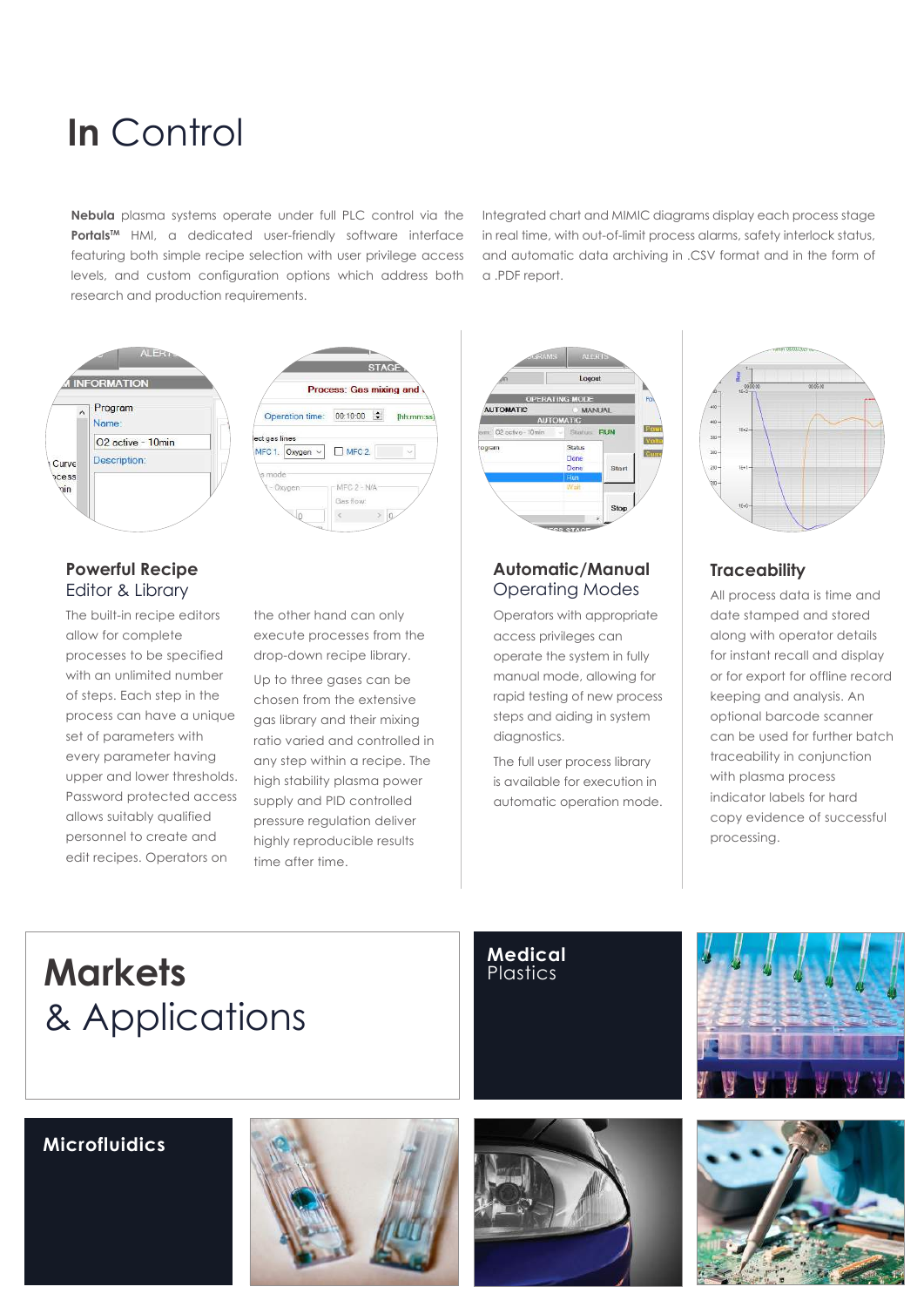## **Plasma** Coatings

### *Hydrophilic coating throughout porous polyethylene filter material*



The optional heated liquid inlet is a powerful additional feature for introducing liquid monomers to achieve functional coatings on a wide range of materials. Plasma coatings are uniform, durable and can be applied on any sample geometry to produce a wide range of properties including hydrophilic, hydrophobic and oleophobic surfaces, biocompatible chemistries and biomolecule immobilisation.

Plasma coating steps are included in the recipe editor in the same way as plasma cleaning or plasma activation steps and are also executed with the same level of fine control in a completely automated way.



technology may not be familiar to you, that's ok, it's what we're here to help with.

We can provide a free, fast, no-nonsense proof of concept trial to show you what's possible.

effective contract plasma treatment service for both small one-off requests and ongoing production.

on-site process development for a wide range of new applications, drawing on more than 20 years real-world experience.

Adhesion and coatings processes





**Plasma**  Cleaning

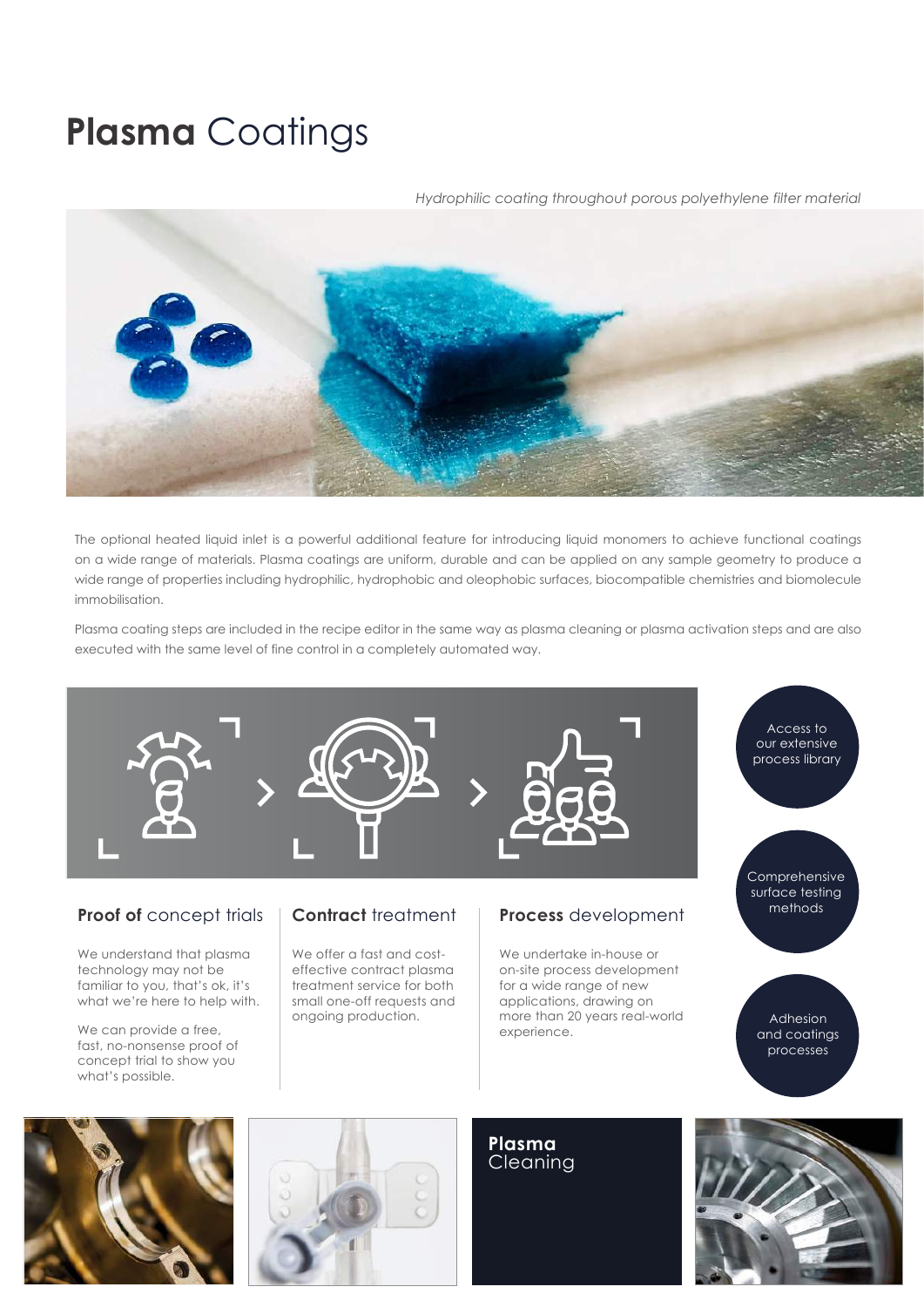# **Nebula** Specifications

| <b>Technical Specifications</b> |                                                                                                       |                                                                          |
|---------------------------------|-------------------------------------------------------------------------------------------------------|--------------------------------------------------------------------------|
|                                 | <b>BASE MODEL</b>                                                                                     | <b>OPTIONS</b>                                                           |
| <b>ENCLOSURE</b>                |                                                                                                       |                                                                          |
| <b>Dimensions</b>               | W 612mm x H 1875mm x L 852mm (+200mm on side for cables)                                              |                                                                          |
| Weight                          | $\sim$ 100-120kg depending on model                                                                   |                                                                          |
| <b>CHAMBER</b>                  |                                                                                                       |                                                                          |
| Material                        | <b>Stainless Steel</b>                                                                                |                                                                          |
| Form                            | Rectangular                                                                                           |                                                                          |
| <b>Dimensions</b>               | 30L (300x300x365mm), 50L (300x300x560mm), 100L (400x400x625mm),<br>150L (400x600x625mm), user defined |                                                                          |
| REMOVABLE PARTS CARRIER         |                                                                                                       |                                                                          |
| Material                        | Aluminium/Stainless Steel                                                                             |                                                                          |
| Form                            | Flat horizontal trays, vertical carriers, rotary drum, user defined                                   |                                                                          |
| PLASMA POWER SUPPLY             |                                                                                                       |                                                                          |
| Power                           | 0-1000W, continuously variable output                                                                 |                                                                          |
| <b>PROCESS CONTROL</b>          |                                                                                                       |                                                                          |
| Interface                       | 15" Colour TFT, Win-<br>dows10, PLC control                                                           | unlimited steps/recipes with user access<br>privileges                   |
| Gas channels                    | 1 - 3 Digital Mass Flow<br>Controllers                                                                | temperature controlled monomer<br>dosing inlet                           |
| Vent inlet                      | x1                                                                                                    | soft ventilation option                                                  |
| Purge inlet                     | $\times$ 1                                                                                            |                                                                          |
| Connections                     | 6mm compression                                                                                       | 1/4" compression                                                         |
| Pressure gauge                  | Pirani sensor                                                                                         | <b>Baratron</b> gauge                                                    |
| Vacuum pump                     | 2-stage rotary*                                                                                       | others to suit application, e.g. dry scroll<br>pump, corrosion resistant |
|                                 |                                                                                                       |                                                                          |
|                                 | *Suitable for use with air, oxygen and other non-corrosive gases                                      |                                                                          |
| <b>SERVICES</b>                 | $200 \times 100 \times 100$ $10 \times 100$                                                           |                                                                          |

Electrical 380-400 VAC/3~/N/PE, max. current 16A/phase, 50Hz Compliance CE - UKCA - ROHS - WEEE

*Henniker strive for continuous improvement and specifications are subject to change without notice*







**Products &** Services



- benchtop systems - high throughput systems - atmospheric plasma

- surface test & analysis - process development

- robot systems

### **Benefits**

- compact stand alone unit
- user friendly recipe driven interface
- unlimited recipes and steps per recipe
- fast treatment time
- precise & repeatable
- no hazardous emissions
- versatile options

### **Versatility**